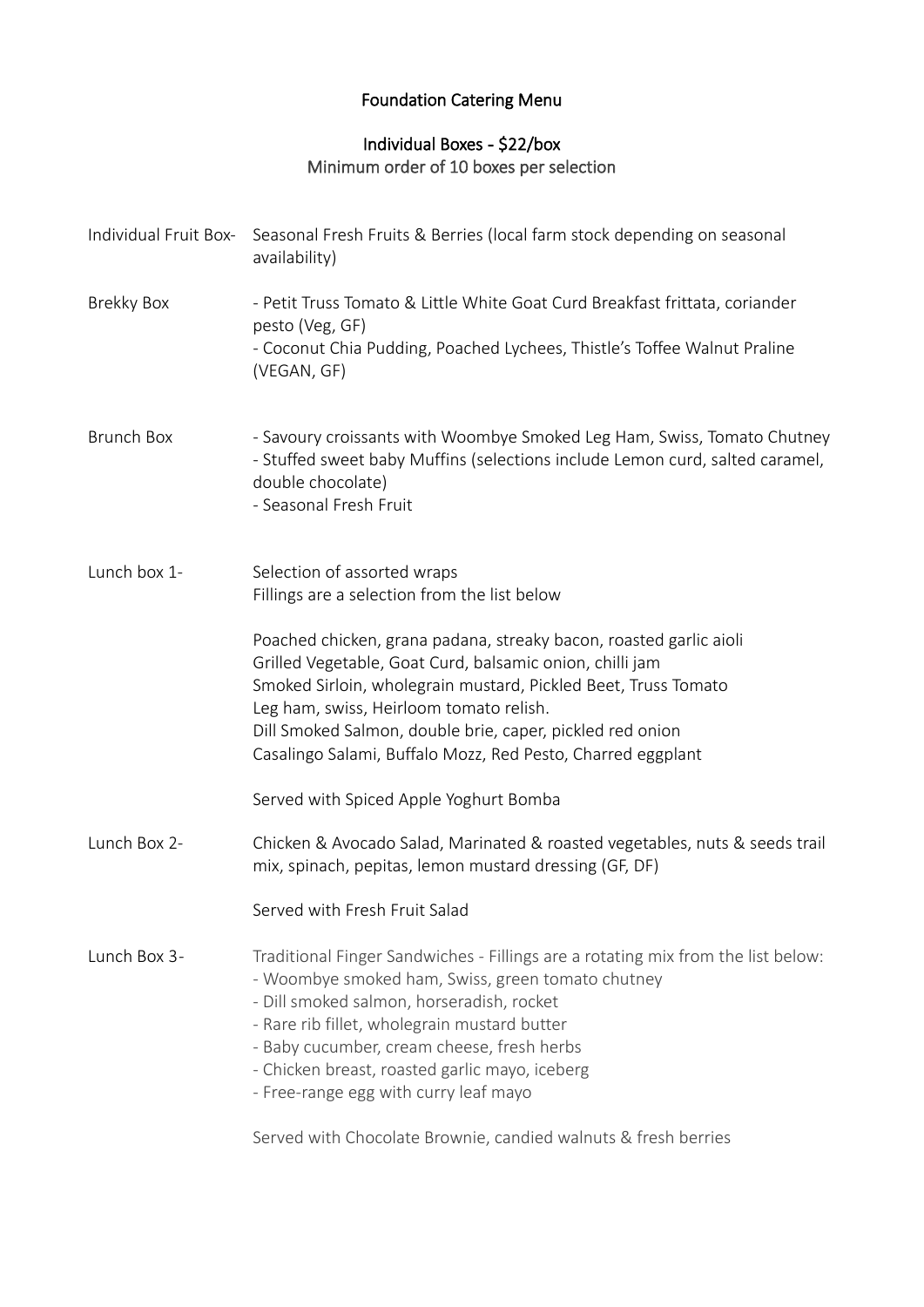## Foundation Catering Menu (Larger boxes sizes from out Foundation Menu)

Shared Boxes (Prices & Sizes Below)

| Brunch Boxes-                  | Sweet filled French pastries, assorted sweet muffins, petit croissants filled<br>with Woombye smoked ham, Swiss and relish, fresh seasonal fruit and berries                                                                                                                                                                                                                                                                                                     |
|--------------------------------|------------------------------------------------------------------------------------------------------------------------------------------------------------------------------------------------------------------------------------------------------------------------------------------------------------------------------------------------------------------------------------------------------------------------------------------------------------------|
|                                | 5pax / \$45, 10pax / \$75                                                                                                                                                                                                                                                                                                                                                                                                                                        |
| Traditional Finger Sandwiches- | Fillings are a selection from the list below:<br>- Woombye Smoked Ham, Swiss, green tomato chutney<br>- Dill smoked Salmon, Horseradish, Rocket<br>- Rare Rib Fillet, Wholegrain Mustard butter<br>- Baby cucumber, cream cheese, fresh herbs<br>- Chicken breast, roasted garlic mayo, iceberg<br>- Free-range egg with curry leaf mayo<br>5pax / \$35, 10pax / \$55                                                                                            |
| Assorted Wraps-                | Fillings are a selection from the list below:<br>- Poached chicken, grana padana, streaky bacon, roasted garlic aioli<br>- Grilled Vegetable, Goat Curd, balsamic onion, chilli jam<br>- Smoked Sirloin, wholegrain mustard, Pickled Beet, Truss Tomato<br>- Leg ham, Swiss, Heirloom tomato relish<br>- Dill Smoked Salmon, double brie, caper, pickled red onion<br>- Casalingo Salami, Buffalo Mozz, Red Pesto, Charred eggplant<br>5pax / \$45, 10pax / \$75 |
| Seasonal Fruit Box-            | Locally sourced fruit and berries, sliced for easy serving                                                                                                                                                                                                                                                                                                                                                                                                       |
|                                | 5pax / \$30, 10pax / \$50                                                                                                                                                                                                                                                                                                                                                                                                                                        |
| Chocolate Brownie-             | Walnut praline, Dehydrated Orange, fresh berries (GF, DF)                                                                                                                                                                                                                                                                                                                                                                                                        |
|                                | 5pax / \$35, 10 pax / \$55                                                                                                                                                                                                                                                                                                                                                                                                                                       |